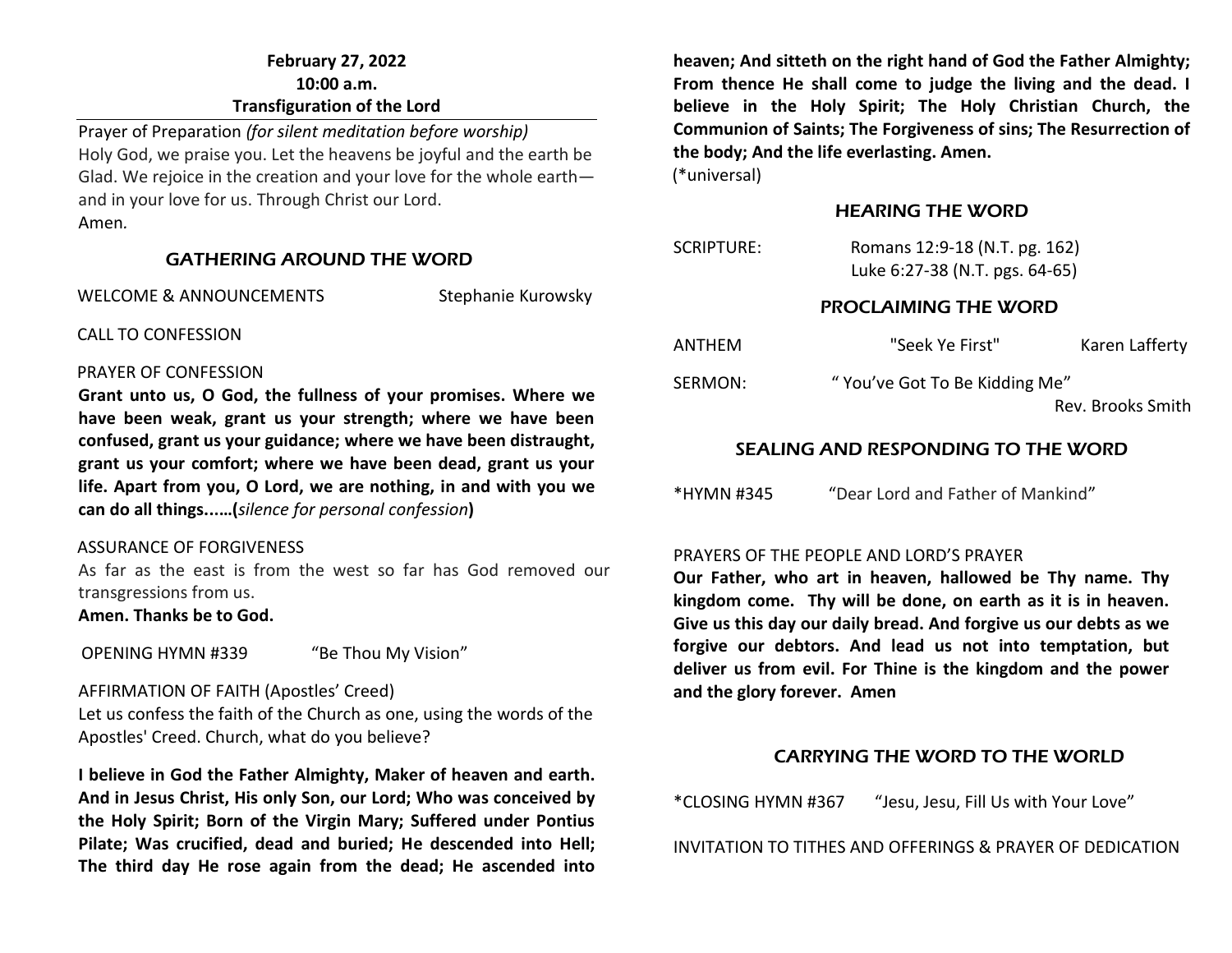### \*BENEDICTION

POSTLUDE "Alleluia! Give the Glory" Ken Canedo & Bob Hurd

\*Please stand if able

First Presbyterian Church of Avenel 621 East Woodbridge Avenue Avenel,  $NJ$  07001 February 27, 2022

### **Rev. Brooks Smith Bio:**

I grew up in Chicago and Albany, New York. My college majors were History and Economics. In 1964, I participated in the Mississippi Freedom Summer project and that shaped my call to be a pastor.

My initial seminary training was at the University of Chicago Divinity School. I received a Master's degree from the university. I received a Bachelor of Divinity degree from Colgate Rochester Divinity School in 1970 and was ordained in 1971 to serve the Cuyahoga Falls(Ohio) Presbyterian Church. In 1995, I received a Master of Science degree from the New School University in non profit management.

In 1973, I became the Associate pastor at the 3000 member First Presbyterian Church of Allentown(Pa). While in Allentown, I was responsible for youth ministry, adult education and mission.

In 1978, I came to pastor the Watchung Ave. Presbyterian Church in North Plainfield. Our church had a dynamic music program. Our youth group went on annual mission trips, including to Dominican Republic, Mexico and Nicaragua. We created a housing corporation, organized the CROP walk, opened an after school program and started a refugee center.

I retired in 2007



"You've Got To Be Kidding Me" Rev. Brooks Smith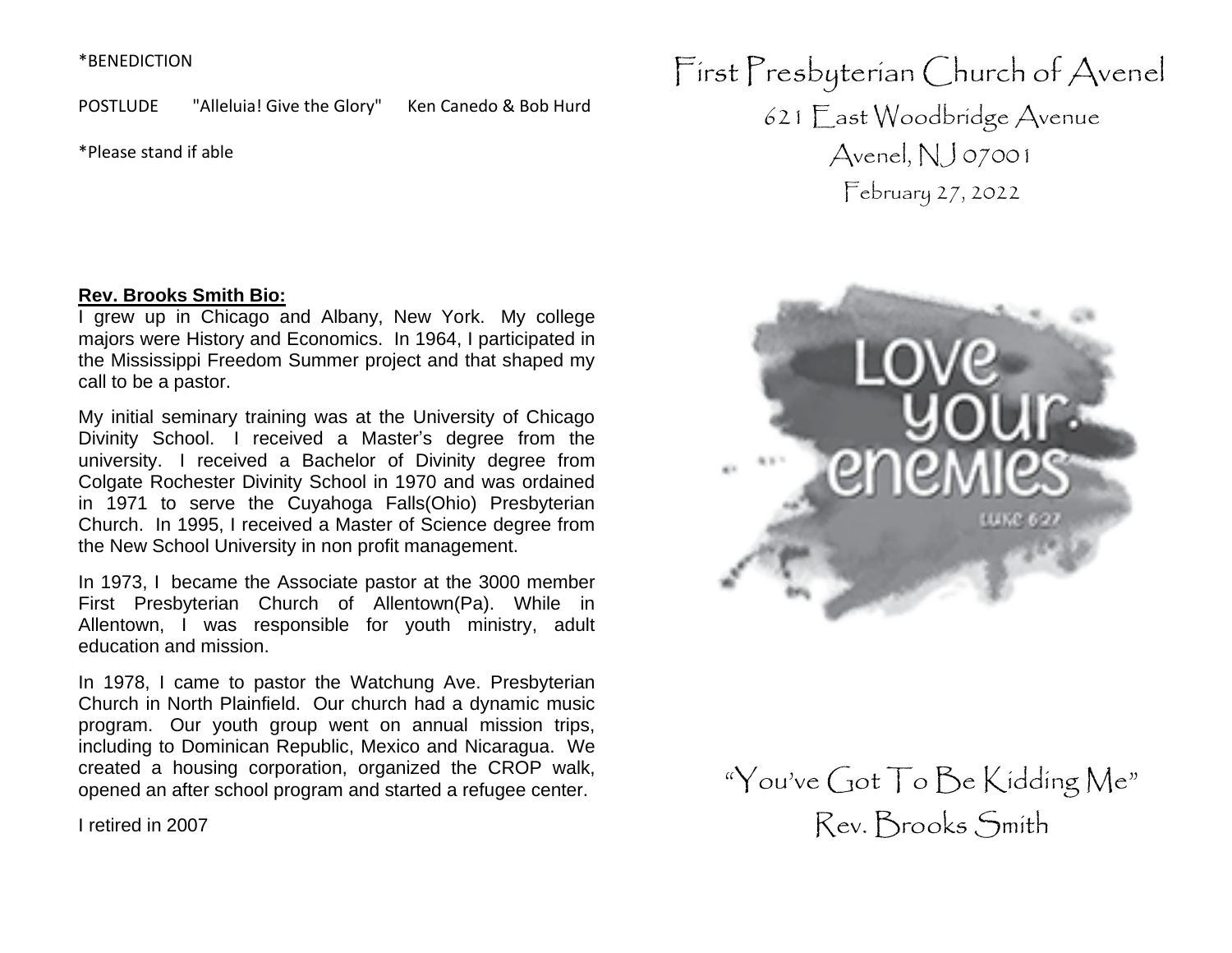### **Prayers for those with long-term concerns**

We ask that these friends have God in their lives, that they and their families feel His loving presence, and comfort during their continued struggles. Updates will be printed as available.

Jennifer Perez – RSD/CRPS, & gastroparesis Maria - a friend of the Knotts and Haggerty families; she is in an acute care facility for traumatic brain injury.

# **Friends and Loved Ones in the Service and their Families**

### **STATESIDE**

Robert L. Gillis – invasive cardiovascular technologist in the US Navy and stationed at Walter Reed Medical Center in Washington DC, grandson of Barbara & Bill Morgan.

Lauren Hansen-Salmond – 1<sup>st</sup> LT, – Stephanie & Charlie Kurowsky's niece

Jeffrey Hansen - 1<sup>st</sup> LT, Kuwait, Stephanie & Charlie Kurowsky's nephew

Daniel Hedner – Carolyn & Jake Stockl's nephew

Steven Stockl – Carolyn & Jake Stockl's nephew

Amy Updike

Rob – serving in the U.S. Navy, San Diego, CA. - Lynn & Wayne Dubin's son.

Anthony Service – U.S. Air Force, in San Antonio.

\_\_\_\_\_\_\_\_\_\_\_\_\_\_\_\_\_\_\_\_\_\_\_\_\_\_\_\_\_\_\_\_\_\_\_\_\_\_

# **OVERSEAS**

The children and youth in our congregation and our youth ministry Racial equality reconciliation in Woodbridge Township and our nation. Our ministry partners –

 Boys Town Camp Johnsonburg Christian Appalachian Project, Kentucky Elijah's Promise, New Jersey Elizabeth Port Presbyterian Church Children's Center, NJ International Justice Mission, Washington DC Mr. Matt Barany Jr., who serves with Second Level Ministry Reliant Redemption Church, Pennsylvania Navajo Ministries Salvation Army of Perth Amboy, NJ Saint Jude's Children's Hospital of Memphis, Tennessee Walter Hoving Home World Vision

# *Prayer Concerns and Praises February 27, 2022*

*The Prayer Chain -* provides immediate prayer for *critical and emergency situations*. All other needs will be taken care of through the prayer list. To place someone on the prayer chain call Millie Knotts at 732-382-9391.

*The Prayer List -* provides opportunities to share prayer within our church family. Prayer requests will be published for up to 6 weeks unless updated. To add someone to this list call the church office at 732-634-1631.

(*Note: Please be sure the person you are adding to this list has given his or her permission to do so).*

"And pray in the Spirit on all occasions with all kinds of prayers and requests. With this in mind, be alert and always keep on praying for all the Lord's people" Ephesians 6:18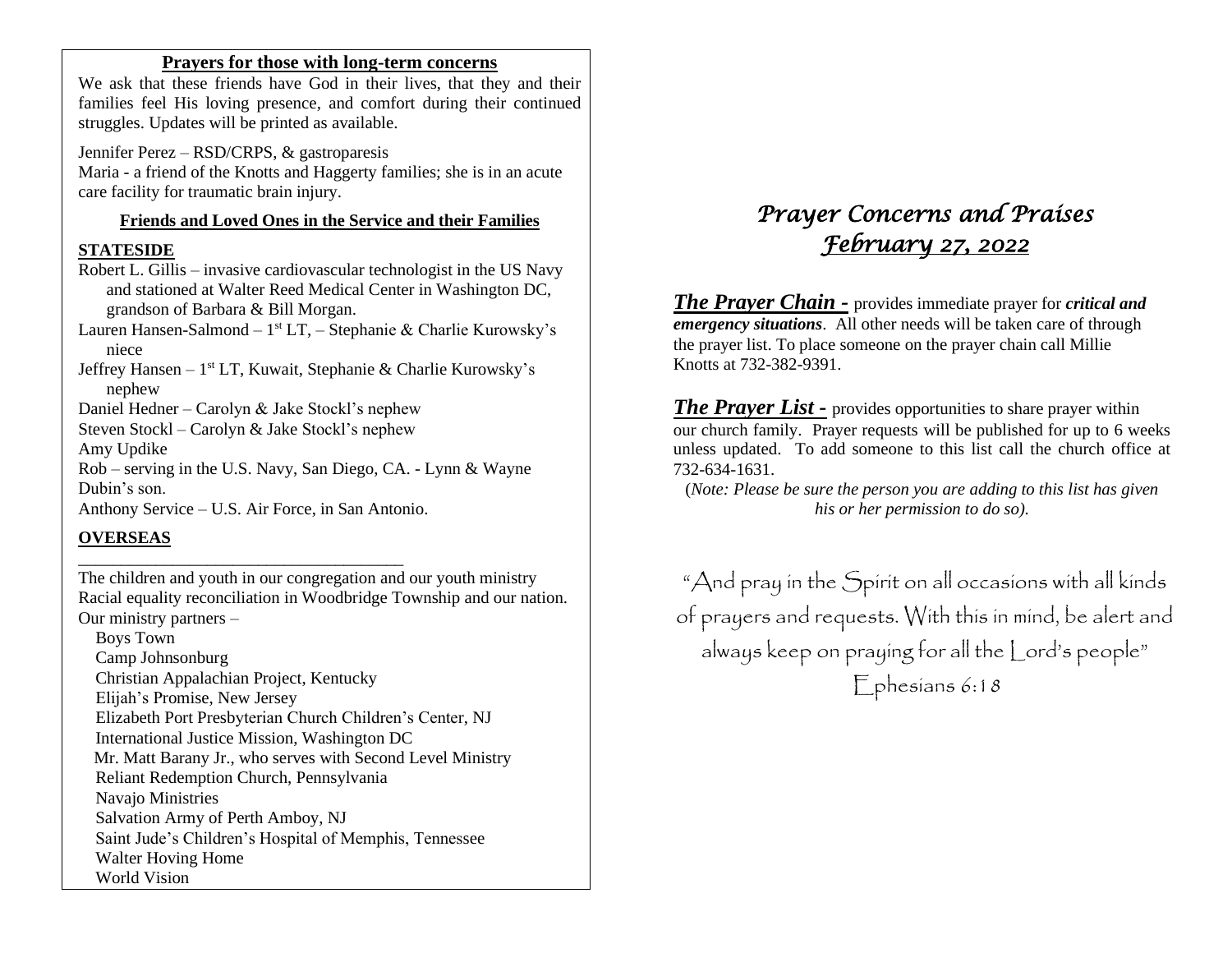*New Joys and Concerns*

Please pray for Alba Grano, Linda Vassallo's childhood friend, who is facing multiple health issues.

*2 nd Week*

*3 rd Week*

*4 th Week*

*5 th Week*

*6 th Week* 

Please pray for successful recovery for Carolyn Stockl who was diagnosed with breast cancer.

*Prayers and Sympathies*

*SHUT-INS*

*Please continue to keep in your prayers those members who are unable to join us for worship on Sundays.* 

> **Health and Healing** *Carol Palmer and Jen Perez*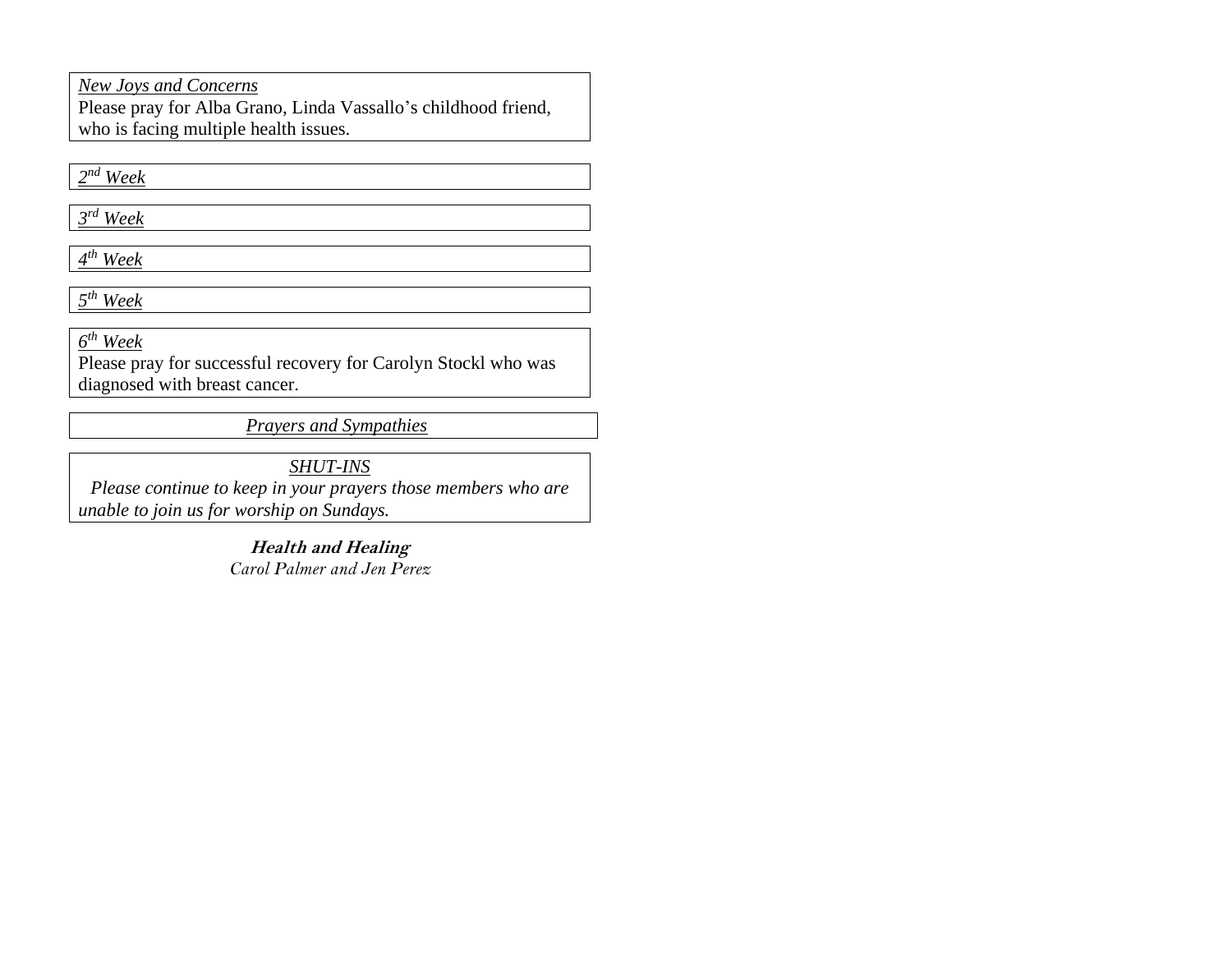*The mission of First Presbyterian Church is to grow in Christ and make Him known. This is based on John 15:5: "Yes, I am the vine; you are the branches, apart from me you can do nothing." The Holy Spirit strengthens us to:* 

- *1. Connect to the vine,*
- *2. Grow to maturity,*
- *3. Share the fruit*

### **STEWARDSHIP 2021**

In an effort to help our congregation track our annual budget as it compares to giving, the Session has decided to include a brief monthly report. We are a 501(c)(3) not-for-profit organization, and are completely dependent upon tithes, offerings, and donations to fulfill our budgeted expenses.

| <b>General Fund Balance</b> |                                       | Net for the month | <b>YTD</b>                |
|-----------------------------|---------------------------------------|-------------------|---------------------------|
|                             | 12/31/2021 \$76,156.39                |                   |                           |
|                             | $01/31/2022$ \$73,393.05 \$(2,753.34) |                   | $\frac{1}{2}$ ( 2,753.34) |

**CHURCH PROPERTY STEWARDS NEEDED (for pay) –** When we rent church property such as the gym (Westminster Hall) or Jacob Morgan Hall, a church member must be present on site. Stewards open/close the building and oversee good property stewardship. For their service, stewards are paid \$12/hour (by renters). If you are able to serve in this way (occasionally or regularly), or have questions or would like more information, please call the church office from 8:30 a.m. to 1:30 p.m., Tuesday through Friday.

**Per Capita Amount has been changed from \$45.00 to \$40.00**

# **WELCOME TO WORSHIP THIS MORNING. WE'RE GLAD YOU'RE HERE! WE BELIEVE YOU ARE HERE FOR A DIVINE PURPOSE. LET US KNOW HOW WE CAN SERVE YOU TODAY!**

### **THIS WEEK IN OUR CHURCH**

### **SUNDAY, February 27, 2022**

9:00 a.m. Sunday School – SSO 10:00 a.m. Worship Service (Guest Preacher– Rev. Brooks Smith) Live Stream-Facebook

### **MONDAY, February 28, 2022**

### **TUESDAY, March 1, 2022**

 7:00 p.m. Worship Committee Mtg-CO 7:30 p.m. Christian Education Mtg-SSO

## **WEDNESDAY, March 2, 2022 ASH WEDNESDAY**

 2:00 p.m. Mission/Outreach Mtg-CO 7:00 p.m. Worship Service at Iselin Presbyterian Church

# **THURSDAY, March 3, 2022**

 8:00 p.m. Prayer Gathering – Dial In (425) 436-6302 then enter code 773724#.

### **FRIDAY, March 4, 2022**

### **SATURDAY, March 5, 2022**

### **SUNDAY, March 6, 2022**

- 9:00 a.m. Sunday School SSO
- 10:00 a.m. Worship Service (Guest Preacher–Rev. Cynthia Wilcox) Live Stream-Facebook
- 6:00 p.m. Youth Group CE